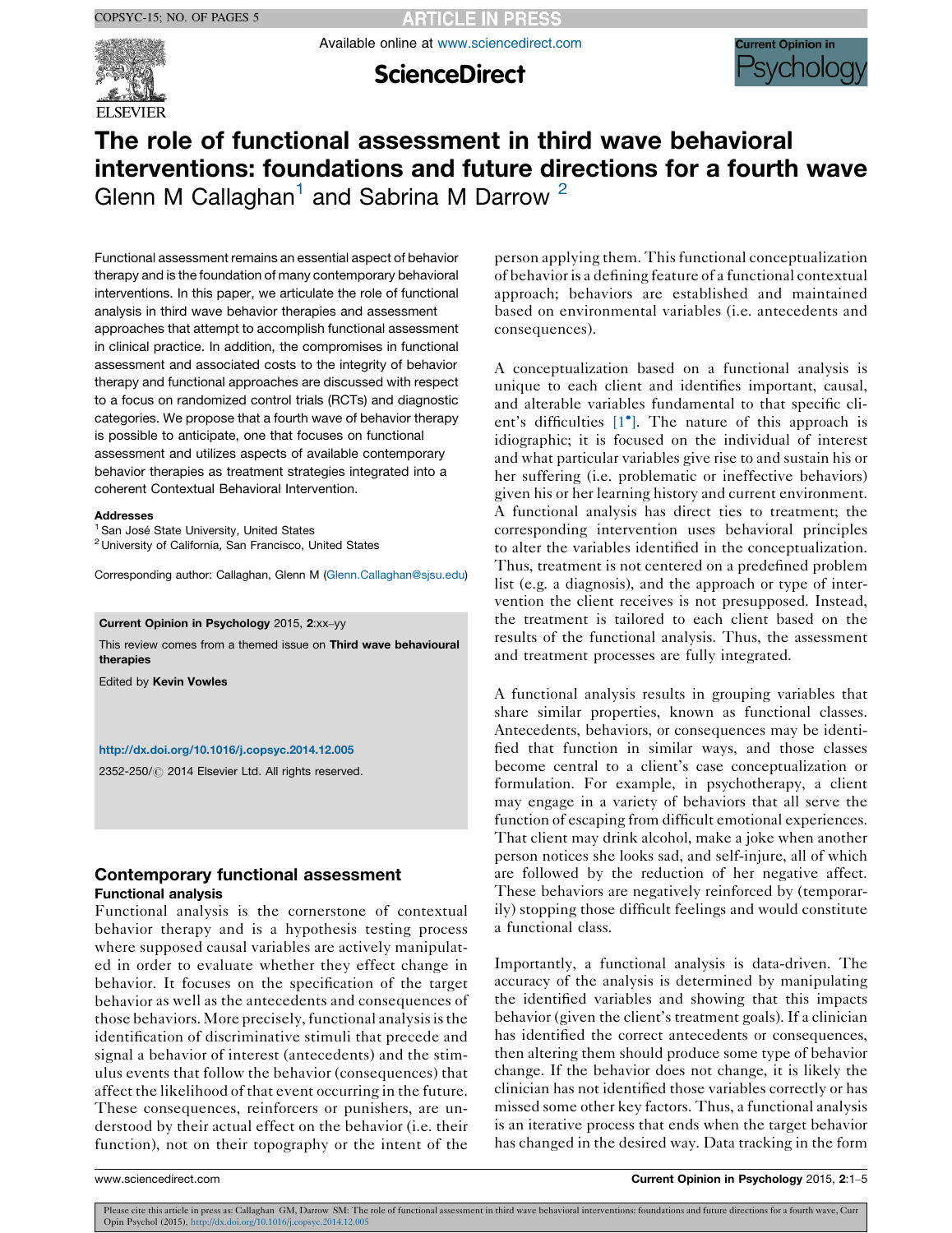#### 2 Third wave behavioural therapies

of single case designs [[e.g.](#page-3-0) 2] provides information about the accuracy of the analysis as well as the efficacy of the intervention. By gathering data from individual clients treated using an intervention based on a functional analysis, the clinician can determine whether the data support the use of that treatment as well as the assessment process. Moreover, several clinicians can gather data to demonstrate the effectiveness of that type of treatment approach for multiple clients, offering further support for this strategy of idiographic assessment and behavioral case conceptualization. The efficacy of using functional analyses has empirical support both at the level of bench science and animal research as well as applied use with human populations [\[e.g.](#page-3-0) 3,4].

Functional analysis and contemporary behavior therapy Unfortunately, translating functional analysis to outpatient psychotherapy for complex behaviors is not easy and has not been widely adopted [\[5,6](#page-3-0)<sup>°</sup>[\]](#page-3-0). These barriers are related to the difficulty in both standardizing a functional analysis in an outpatient setting and identifying treatment targets that include functional classes (rather than specific topographies such as self-injury). To meet the reliability standards required for testing and dissemination, as outlined in the empirically supported treatment (EST) literature [7–[9\],](#page-3-0) efforts to incorporate a functional approach to assessment have mainly focused on self-report measures. There is evidence that indirect functional assessments, which identify hypothetical causal variables but do not attempt to directly manipulate them, can serve the same purpose as functional analysis [\[10\]](#page-3-0). Thus, it seems plausible that functional assessments via self-report may successfully identify causal and maintaining variables that are related to a client's distress. Examples of current functional assessment approaches appear in Table 1.

### Critical review of contemporary functional assessment

How well these assessments produce results similar to a functional analysis depends on whether they capture unique variables relevant to individuals (i.e. are idiographic) and whether they demonstrate treatment utility [\[21\]](#page-3-0).

All of these functional assessments represent a compromise between the purely idiographic nature of functional analysis and nomothetic approaches based on nosological systems such as the Diagnostic and Statistical Manual of Mental Disorders (DSM) [22–[26\].](#page-3-0) In fact, the DSM has been criticized for failing to identify causal and maintaining variables, thus limiting its treatment utility [\[27,28\]](#page-4-0). Importantly, although the assessment approaches in Table 1 were developed from functional frameworks, the treatment utility of these approaches needs to be demonstrated empirically.

Demonstrating treatment utility implies using different treatment approaches for different clients based on differential outcomes of the assessment process. It is difficult to know how this would be practiced when using the Acceptant Action Questionnaire (AAQ) or the Behavior Activation for Depression Scale (BADS); both of these were developed for use with a specific treatment approach and only assess one functional class relevant to that approach. Beginning with a specific intervention and predetermining that a client is a fit for that approach is contrary to the spirit of functional assessment. For example, an Acceptance and Commitment Therapy (ACT) therapist will largely see client problems in terms of psychological inflexibility and escape or avoidance of psychological events. This may lead to missed opportunities to assess key causal or maintaining variables for a particular client's behaviors. Instead, the therapist may assume the client's repertoire of inflexibility and escape responses to aversive stimuli is the cause of that distress. This type of predetermination misses the opportunity for the therapist to actually evaluate what problems the client has (which may very well include those presupposed), and to specify what variables give rise to and maintain those problems.

The Functional Idiographic Assessment Template (FIAT) system was also developed within a specific intervention paradigm (i.e. Functional Analytic Psychotherapy), but both the FIAT and the Functional Assessment of Depression (FAD) assess multiple functional pathways related to

| Table |  |
|-------|--|
|       |  |

| Examples of current functional assessment approaches. |                                      |                                          |
|-------------------------------------------------------|--------------------------------------|------------------------------------------|
| Assessment                                            | Functional target assessed           | Corresponding treatment approach         |
| Acceptance and Action                                 | Psychological inflexibility          | Acceptance and Commitment                |
| Questionnaire (AAQ) [11,12]                           |                                      | Therapy (ACT) [13]                       |
| <b>Behavior Activation for</b>                        | Avoidance and activation             | Behavior Activation (BA) [15]            |
| Depression Scale (BADS) [14°]                         |                                      |                                          |
| The Functional Assessment                             | Multiple causal or maintaining       | N/A                                      |
| of Depression (FAD) [16 <sup>°</sup> ]                | variables of distress                |                                          |
| The Functional Idiographic                            | Multiple functional classes relevant | <b>Functional Analytic Psychotherapy</b> |
| <b>Assessment Template</b>                            | to interpersonal repertoires         | (FAP) [19,20]                            |
| system (FIAT) $[17^{\circ}, 18^{\circ}]$              |                                      |                                          |

#### Current Opinion in Psychology 2015, 2:1–5 www.sciencedirect.com

Please cite this article in press as: Callaghan GM, Darrow SM: The role of functional assessment in third wave behavioral interventions: foundations and future directions for a fourth wave, Curr Opin Psychol (2015), <http://dx.doi.org/10.1016/j.copsyc.2014.12.005>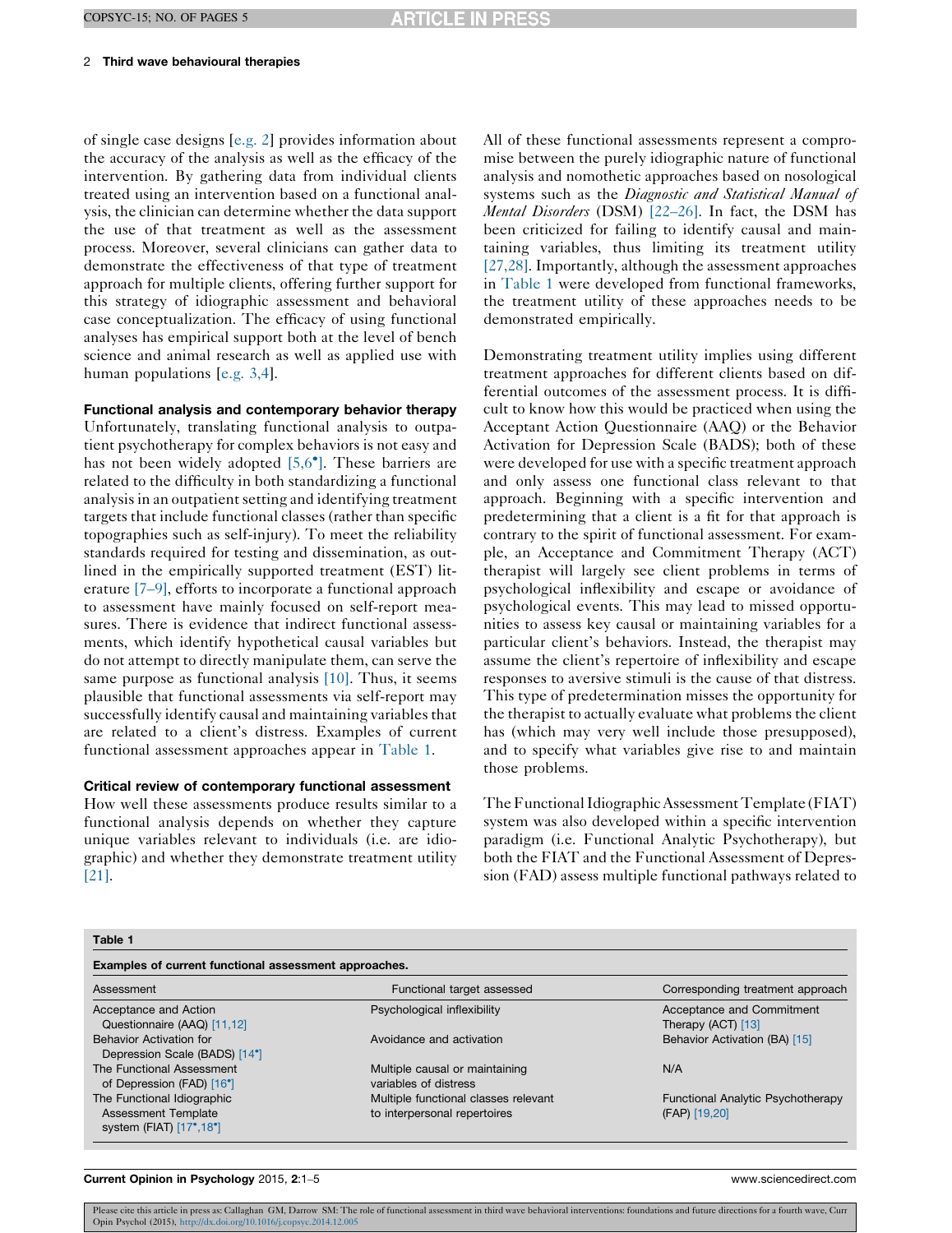distress. It would be possible to test the utility of either of these assessments in matching individuals to a specific intervention, but the actual utility of these has yet to be firmly established. Moreover, the utility of any of these assessment approaches is constrained by current evaluation and dissemination standards.

# Challenges of proliferation of treatments and losing functional assessment

Before continuing this critique, it is important to clearly note that the rise of the third wave behavior therapies has added much to the advancement of the science of psychology and the application of behavioral principles to human suffering. The contemporary behavior therapies have brought behavioral interventions into the modern era, increasing interest in them, and providing some promising evidence for their use [\[29](#page-4-0)°[\].](#page-4-0) Further, many of these behavior therapies promote the use of functional analysis. The following critiques apply to the way these treatments have been disseminated and how this threatens a functional approach to assessment. The argument presented is not that all clinicians will fall into these traps, simply that these problems exist and are a threat to the integrity of modern behavioral assessment and treatment. These problems have arisen from the context of empirically supported treatments (ESTs) and the dominance of the DSM system in which contemporary behavior therapies have evolved.

First, in order to create internally valid interventions and achieve consistency across therapists in randomized controlled trials (RCTs), treatment developers focused on specific mechanisms of action or behavioral principles (e.g. ACT targets experiential avoidance, Behavioral Activation targets increasing response contingent positive reinforcement). While this makes perfect sense in the context of those trials, it eliminated the need for a therapist to assess client behaviors because the treatment was preselected. The assessment was forgone in favor of predetermining the use of that intervention. That is, therapists applied an intervention asit was written in a manual, before or in lieu of a functional assessment. This is not without value, but it lies in opposition to a functional approach that begins with the client as he or she presents problem behaviors and attempts to specify behavior and the contextual variables that give rise to and maintain that behavior. This makes it unlikely a therapist will try to understand the unique problems of an individual in context and instead will fit the client to the treatment.

Moreover, an emphasis on treatment packages runs the risk of building allegiance to those treatments rather than remaining focused on the functional assessment. Allegiance to any treatment is understandable in many respects, and there are data to suggest it impacts client outcomes in a favorable way [\[30\].](#page-4-0) That said, thinking primarily in terms of the therapy we want to use works against the tradition of behavioral treatments; it pulls the clinician away from conducting an individual, functional assessment of the problem in favor of starting with a preferred intervention.

Second, the RCT data in support of the contemporary behavioral treatments often center on DSM-defined disorders or other topographically defined problem sets (e.g. Dialectical Behavior Therapy (DBT) for binge eating [\[31\];](#page-4-0) FAP for depression [\[32\];](#page-4-0) ACT for substance use disorder [\[33\]](#page-4-0)). This is understandable as funding and other factors dictate how these treatments are studied. Further, using diagnostic terminology is not inherently problematic, but it does pose additional risks that draw the clinician away from using a functional analysis of the individual client. A diagnosis is a set of symptoms that are general descriptors of suffering but do not, by definition, speak to the issues of any one person. Data from an RCT can support the efficacy of a treatment as it is provided for a particular disorder, a general set of problems, and the clinician will seek to apply that treatment to clients that meet criteria for that disorder. In essence, we risk matching the treatment to the disorder, not the client. This is in contrast to beginning with the client, understanding his or her problems functionally, and then using empirically supported principles to intervene.

#### The future and a fourth wave of behavior therapy

Without denigrating any of the third wave treatments, it is possible to see the emergence of a fourth wave of behavior therapy. This wave would emphasize the key role of functional assessment in targeting client problems and choosing which strategies from the existing behavioral treatments to apply to a particular client. This relegates the current third wave treatments to a set of interventions for client problems that can be integrated into one coherent, individualized intervention guided by a functional assessment. This is in contrast to more typically using ACT, FAP, DBT, or Behavioral Activation as standalone interventions and would require a therapist to consider multiple hypotheses for contextual variables surrounding different types of suffering.

A working term to describe this principle-based approach is Contextual Behavioral Intervention (CBI). CBI is founded on the principle that the assessment of an individual client is necessary to define the intervention. If the client is struggling with interpersonal difficulties (e.g. a repertoire that prevents him or her from connecting with others) then aspects of a FAP type of intervention may be useful. That same client may have challenges with experiencing emotional distress making it likely that using components from ACT will be beneficial to treat this client. This does not dismiss the possibility or even probability that there will be specialists in psychotherapy that have appreciable skill in treating certain forms of human suffering (e.g. interpersonal intimacy) who

Please cite this article in press as: Callaghan GM, Darrow SM: The role of functional assessment in third wave behavioral interventions: foundations and future directions for a fourth wave, Curr Opin Psychol (2015), <http://dx.doi.org/10.1016/j.copsyc.2014.12.005>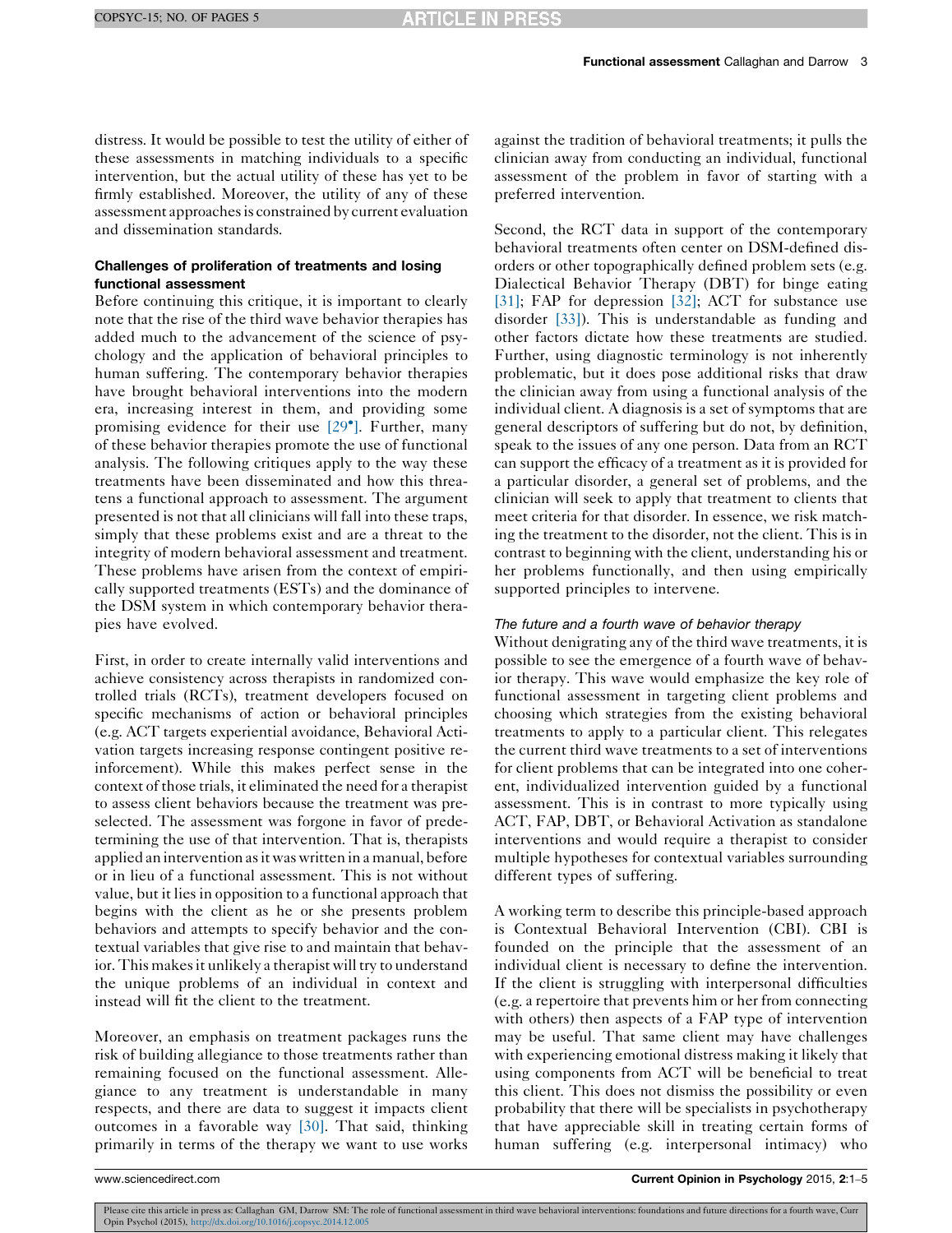#### <span id="page-3-0"></span>COPSYC-15; NO. OF PAGES 5

## 4 Third wave behavioural therapies

primarily use one therapy. Referring a client to a therapist who would provide the most effective treatment, based on a functional assessment, would not only be appropriate but would likely emerge as a standard of practice.

In many ways, CBI would allow all of the proverbial ships to rise. Therapists could become more focused in their work and apply strategies for client problems in which they are trained. In addition, given the data for a lack of reliability and validity of the new DSM [\[34\]](#page-4-0), therapists can move away from less useful nosological language to specify client behaviors of interest. By utilizing functional analytic strategies to set target behaviors, the clinician can track those behaviors over time using single case design strategies and engage in a high level of accountability, a central part of evidence based practice [35–[37\]](#page-4-0).

Creating an approach to understand and treat human suffering that is grounded in behavioral principles, driven by functional assessment, and utilizes available contemporary behavioral treatment technologies, may allow a clinician to become a beacon of contemporary clinical science and therapy. The next wave of behavior therapy can integrate existing approaches to begin with the client, not the disorder, nor the treatment, but a functional assessment of that unique person. More than that, this wave will make room for the development of new strategies to alleviate suffering as our psychological problems evolve with human kind.

## References and recommended reading

Papers of particular interest, published within the period of review,

have been highlighted as:

- of special interest
- •• of outstanding interest
- 1. Haynes SN, O'Brien WH: [Functional](http://refhub.elsevier.com/S2352-250X(14)00016-5/sbref0005) analysis in behavior
- $\bullet$ therapy. Clin Psychol Rev 1990, 10[:649-668.](http://refhub.elsevier.com/S2352-250X(14)00016-5/sbref0005)

This paper attempts to make clear what functional analysis is and its relationship to behavioral philosophies. It emphasizes the importance of conducting a functional analysis before initiating treatment.

- 2. Hayes SC, Barlow DH, [Nelson-Gray](http://refhub.elsevier.com/S2352-250X(14)00016-5/sbref0010) RO (Eds): The Scientist Practitioner: Research [Accountability](http://refhub.elsevier.com/S2352-250X(14)00016-5/sbref0010) in the Age of Managed Care, edn 2. Needham Heights, MA: Allyn & Bacon; 1999.
- 3. Iwata BA, Pace GM, Kalsher MJ, [Cowdery](http://refhub.elsevier.com/S2352-250X(14)00016-5/sbref0015) GE, Cataldo MF: [Experimental](http://refhub.elsevier.com/S2352-250X(14)00016-5/sbref0015) analysis and extinction of self-injurious escape [behavior](http://refhub.elsevier.com/S2352-250X(14)00016-5/sbref0015). J Appl Behav Anal 1990, 23:11-27.
- 4. Duncan D, Matson JL, [Bamburg](http://refhub.elsevier.com/S2352-250X(14)00016-5/sbref0020) JW, Cherry KE, Buckley T: The relationship of [self-injurious](http://refhub.elsevier.com/S2352-250X(14)00016-5/sbref0020) behavior and aggression to social skills in persons with severe and [profound](http://refhub.elsevier.com/S2352-250X(14)00016-5/sbref0020) learning disability. Res Dev Disabil 1990, 20[:441-448.](http://refhub.elsevier.com/S2352-250X(14)00016-5/sbref0020)
- 5. Hayes SC, Follette WC: Can [functional](http://refhub.elsevier.com/S2352-250X(14)00016-5/sbref0025) analysis provide a substitute for syndromal [classification?](http://refhub.elsevier.com/S2352-250X(14)00016-5/sbref0025) Behav Assess 1992, 14[:345-365.](http://refhub.elsevier.com/S2352-250X(14)00016-5/sbref0025)
- 6. Follette WC, Bonow JT: The challenge of [understanding](http://refhub.elsevier.com/S2352-250X(14)00016-5/sbref0030)
- $\bullet$ process in clinical behavior analysis: the case of [functional](http://refhub.elsevier.com/S2352-250X(14)00016-5/sbref0030) analytic [psychotherapy](http://refhub.elsevier.com/S2352-250X(14)00016-5/sbref0030). Behav Anal 2009, 32:135-148.

Authors focus on issues related to training and conducting functional analysis. Dissemination issues related to functional assessment and behavioral principles in the context of clinical behavioral analysis in adult outpatient treatment settings are discussed.

- 7. Chambless DL, Hollon SD: Defining [empirically](http://refhub.elsevier.com/S2352-250X(14)00016-5/sbref0035) supported [therapies](http://refhub.elsevier.com/S2352-250X(14)00016-5/sbref0035). J Consult Clin Psychol 1998, 66:7-18
- 8. Chambless DL, Ollendick TH: [Empirically](http://refhub.elsevier.com/S2352-250X(14)00016-5/sbref0040) supported [psychological](http://refhub.elsevier.com/S2352-250X(14)00016-5/sbref0040) interventions: controversies and evidence. Annu Rev Psychol 2001, 52[:685-716.](http://refhub.elsevier.com/S2352-250X(14)00016-5/sbref0040)
- 9. Follette WC, Beitz K: Adding a more rigorous [scientific](http://refhub.elsevier.com/S2352-250X(14)00016-5/sbref0045) agenda to the [empirically](http://refhub.elsevier.com/S2352-250X(14)00016-5/sbref0045) supported treatment movement. Behav Modif 2003, 27[:369-386.](http://refhub.elsevier.com/S2352-250X(14)00016-5/sbref0045)
- 10. Iwata BA, Kahng SW, Wallace MD, LIndber JS: The [functional](http://refhub.elsevier.com/S2352-250X(14)00016-5/sbref0050) analysis model of behavioral [assessment](http://refhub.elsevier.com/S2352-250X(14)00016-5/sbref0050). In Handbook of Applied [Behavior](http://refhub.elsevier.com/S2352-250X(14)00016-5/sbref0050) Analysis. Edited by Austin J, Carr JE. Reno, NV: [Context](http://refhub.elsevier.com/S2352-250X(14)00016-5/sbref0050) Press; 2000[:61-89.](http://refhub.elsevier.com/S2352-250X(14)00016-5/sbref0050)
- 11. Hayes SC, Strosahl KD, Wilson KG, Bissett RT, [Pistorello](http://refhub.elsevier.com/S2352-250X(14)00016-5/sbref0055) J, [Toarmino](http://refhub.elsevier.com/S2352-250X(14)00016-5/sbref0055) D, Polusny MA, Dykstra TA, Batten SJ, Bergan J et al.: Measuring [experiential](http://refhub.elsevier.com/S2352-250X(14)00016-5/sbref0055) avoidance: a preliminary test of a working model. Psychol Rec 2004, 54[:553-578.](http://refhub.elsevier.com/S2352-250X(14)00016-5/sbref0055)
- 12. Bond FW, Hayes SC, Baer RA, [Carpenter](http://refhub.elsevier.com/S2352-250X(14)00016-5/sbref0060) KM, Guenole N,
- -Orcutt HK, Waltz T, Zettle RD: Preliminary [psychometric](http://refhub.elsevier.com/S2352-250X(14)00016-5/sbref0060) properties of the Acceptance and Action [Questionnaire](http://refhub.elsevier.com/S2352-250X(14)00016-5/sbref0060) — II: a revised measure of [psychological](http://refhub.elsevier.com/S2352-250X(14)00016-5/sbref0060) inflexibility and experiential [avoidance](http://refhub.elsevier.com/S2352-250X(14)00016-5/sbref0060). Behav Ther 2011, 42:676-688.

Authors describe the development and psychometric properties of the AAQ-II. Article highlights importance of the measure as a global indicator of problems with psychological acceptance and its use in ACT.

- 13. Hayes SC, Strosahl K, Wilson KG: Acceptance and [Commitment](http://refhub.elsevier.com/S2352-250X(14)00016-5/sbref0065) Therapy: An [Experiential](http://refhub.elsevier.com/S2352-250X(14)00016-5/sbref0065) Approach to Behavior Change. New York: [Guilford](http://refhub.elsevier.com/S2352-250X(14)00016-5/sbref0065) Press; 1999.
- 14. Kanter JW, Mulick PS, Busch AM, Berlin KS, [Martell](http://refhub.elsevier.com/S2352-250X(14)00016-5/sbref0070) CR: The
- -Behavioral Activation for [Depression](http://refhub.elsevier.com/S2352-250X(14)00016-5/sbref0070) Scale (BADS): [psychometric](http://refhub.elsevier.com/S2352-250X(14)00016-5/sbref0070) properties and factor structure. J Psychopathol Behav Assess 2007, 29[:191-202.](http://refhub.elsevier.com/S2352-250X(14)00016-5/sbref0070)

Discusses the BADS development and its psychometric properties. Describes four factors including Activation, Avoidance/Rumination, Work/School Impairment, and Social Impairment.

- 15. Martell CR, Addis ME, Jacobson NS: [Depression](http://refhub.elsevier.com/S2352-250X(14)00016-5/sbref0075) in Context: Strategies for Guided Action. New York: W.W. Norton & [Company,](http://refhub.elsevier.com/S2352-250X(14)00016-5/sbref0075) Inc.; [2001.](http://refhub.elsevier.com/S2352-250X(14)00016-5/sbref0075)
- 16. Darrow SM, Follette WC: Starting a FAD: [development](http://refhub.elsevier.com/S2352-250X(14)00016-5/sbref0080) of a functional [assessment](http://refhub.elsevier.com/S2352-250X(14)00016-5/sbref0080) of depression. Behav Modif 2011, 35[:201-229.](http://refhub.elsevier.com/S2352-250X(14)00016-5/sbref0080)

Describes the development of the Functional Assessment of Depression (FAD) using exploratory factor analysis. Seven factors that may represent different functional pathways to distress are reported along with preliminary evidence of convergent and discriminant validity and the results of a cluster analysis that may be useful for treatment planning.

17. Callaghan GM: The functional idiographic [assessment](http://refhub.elsevier.com/S2352-250X(14)00016-5/sbref0085) template (FIAT). Behav Anal Today 2006, 7[:357-398.](http://refhub.elsevier.com/S2352-250X(14)00016-5/sbref0085)

**template (FIAT)**. Behav Anal Today 2006, 7:357-398.<br>Article discusses the development of the FIAT system and FIAT-Questionnaire used to identify functional classes of client behaviors. This assessment system may be especially useful for interpersonal behavioral interventions such as Functional Analytic Psychotherapy.

- 18. Darrow SM, [Callaghan](http://refhub.elsevier.com/S2352-250X(14)00016-5/sbref0090) GM, Bonow JT, Follette WC: 1: The -
- Functional Idiographic Assessment [Template-Questionnaire](http://refhub.elsevier.com/S2352-250X(14)00016-5/sbref0090) (FIAT-Q): Initial [psychometric](http://refhub.elsevier.com/S2352-250X(14)00016-5/sbref0090) properties. J Context Behav Sci 2014, 3[:124-135.](http://refhub.elsevier.com/S2352-250X(14)00016-5/sbref0090)

Data are provided that demonstrate the psychometric properties for the FIAT-Q. This assessment focuses on five categories of interpersonal problems often targeted in Functional Analytic Psychotherapy. A short form of the measure is also provided.

- 19. Kohlenberg RJ, Tsai M: Functional Analytic Psychotherapy Creating Intense and Curative Therapeutic [Relationships](http://refhub.elsevier.com/S2352-250X(14)00016-5/sbref0095). New York: [Plenum](http://refhub.elsevier.com/S2352-250X(14)00016-5/sbref0095) Press; 1991.
- 20. Tsai M, [Kohlenberg](http://refhub.elsevier.com/S2352-250X(14)00016-5/sbref0190) RJ, Kanter J, Kohlenberg B, Follette W, Callaghan G: A Guide to Functional Analytic [Psychotherapy:](http://refhub.elsevier.com/S2352-250X(14)00016-5/sbref0190) Awareness, Courage, Love and [Behaviorism](http://refhub.elsevier.com/S2352-250X(14)00016-5/sbref0190). New York: Springer; [2008.](http://refhub.elsevier.com/S2352-250X(14)00016-5/sbref0190)
- 21. Hayes SC, Nelson RO, Jarrett RB: The [treatment](http://refhub.elsevier.com/S2352-250X(14)00016-5/sbref0105) utility of [assessment:](http://refhub.elsevier.com/S2352-250X(14)00016-5/sbref0105) a functional approach to evaluating assessment quality. Am Psychol 1987, 42[:963-974.](http://refhub.elsevier.com/S2352-250X(14)00016-5/sbref0105)
- 22. [Diagnostic](http://refhub.elsevier.com/S2352-250X(14)00016-5/sbref0110) and Statistical Manual of Mental Disorders. American Psychiatric [Association;](http://refhub.elsevier.com/S2352-250X(14)00016-5/sbref0110) 1980.

## Current Opinion in Psychology 2015, 2:1–5 www.sciencedirect.com

Please cite this article in press as: Callaghan GM, Darrow SM: The role of functional assessment in third wave behavioral interventions: foundations and future directions for a fourth wave, Curr Opin Psychol (2015), <http://dx.doi.org/10.1016/j.copsyc.2014.12.005>